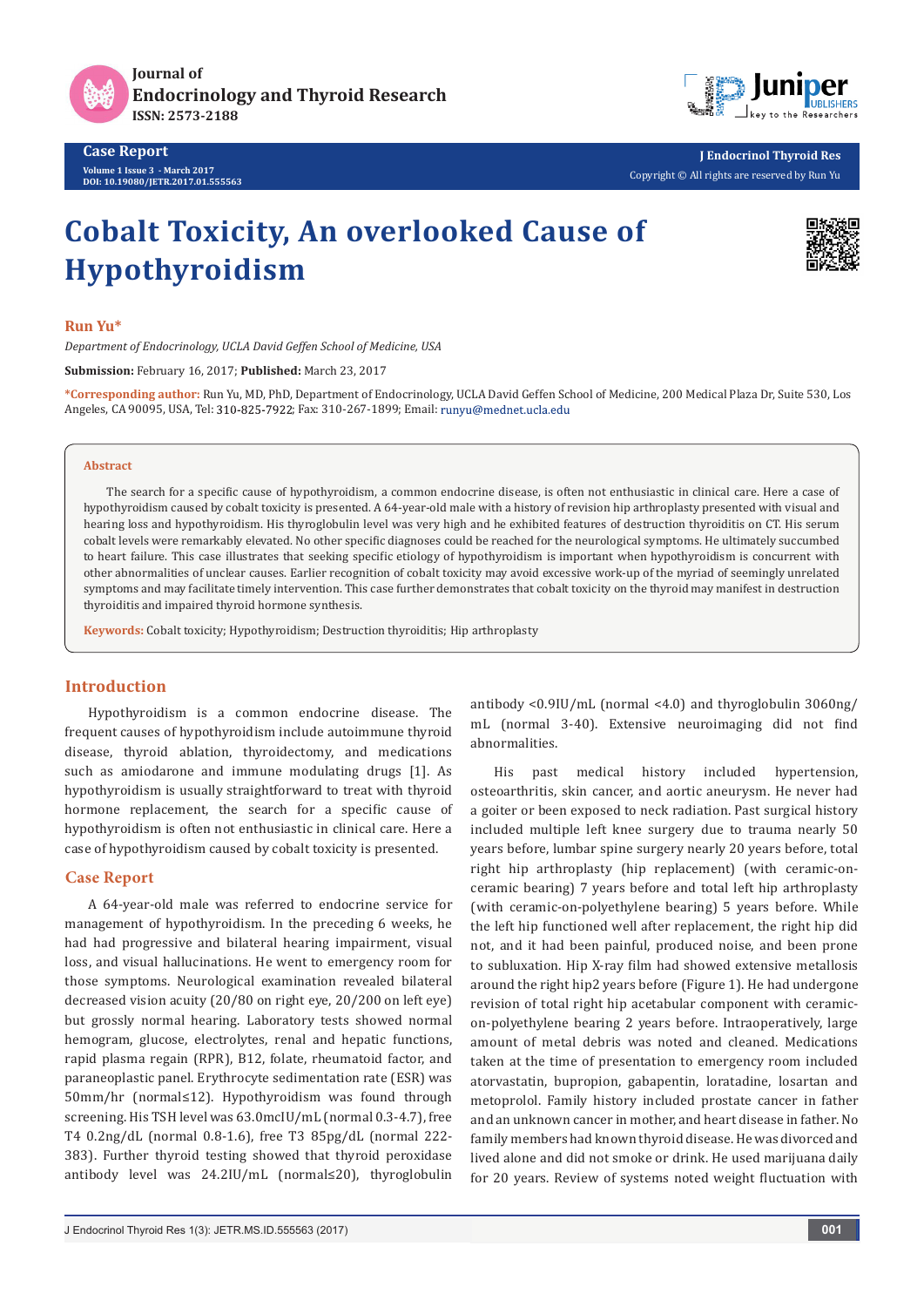baseline weight of 230 pounds and weight gain of 30 pounds due to immobility from right hip revision and then intentional weight loss of 50 pounds by diet over the 2 preceding years. He had had poor energy levels in the previous few years and poor appetite and nausea in the past week. He had normal concentration and denied cold intolerance, constipation, hair loss, skin changes or changes in bowel habit.

At the time he was referred to endocrine service, he had not had a clear neurological diagnosis or received specific treatments for the neurological symptoms. The newly found hypothyroidism was initially thought to be due to Hashimoto's thyroiditis for which he started levothyroxine 75mcg daily. During the next few days, his vision improved but subjective hearing impairment persisted. He was discharged after several days of hospitalization. In the following 2 months, his visual and hearing impairment worsened; he had a weight loss of 7 pounds and fatigue with exertion. His TSH level was 33.94 and free T4 0.5 2 months after presentation. The levothyroxine dose was increased to 100mcg daily. He was readmitted for worsening visual and hearing impairment. MRI of the orbits showed new, bilateral optic nerve enhancement but infectious and autoimmune tests still returned negative results. A tentative diagnosis of optic neuritis was made. He was treated with methylprednisolone 1g daily for 7 days and plasma exchange for 5 cycles but his vision and hearing did not improve. At that time, cobalt toxicity became a concern and very high cobalt levels were found (Table 1). The patient soon developed congestive heart failure and died 6 months after presentation.

|                    | <b>Measurement</b>             | Value               | <b>Normal Range</b> |
|--------------------|--------------------------------|---------------------|---------------------|
| Cobalt, serum      | 3 months after<br>presentation | $280$ ng/ml         | $< 0.9$ ng/ml       |
| Cobalt, serum      | 4 months after<br>presentation | $779.2$ ng/ml       | $\langle 1ng/ml$    |
| Cobalt, serum      | 5 months after<br>presentation | $765.1$ ng/ml       | $<$ 1.9ng/ml        |
| Chromium,<br>serum | 5 months after<br>presentation | $99.3 \text{mcg/L}$ | $< 1.5$ mcg/L       |

**Table 1: Cobalt and chromium levels.** 

## **Discussion**

The cause of hypothyroidism in an individual patient is usually apparently obvious [1]. A casual diagnosis on the etiology of a patient's hyperthyroidism is often sufficient for practical purposes of hypothyroidism treatment and follow-up. When hypothyroidism occurs in association with other potentially related abnormalities, a specific etiology of hypothyroidism needs to be identified to comprehensively assess the patient's

underlying condition, to guide treatment, and to make prognosis. For example, simultaneous hypothyroidism and hypogonadism suggest hypopituitarism, a unifying diagnosis that may require further diagnostic work-up and even surgical treatment. When newly found hypothyroidism and sub acute visual and hearing impairment of unclear causes are present at the same time, as in this patient, there can be multiple relationships between hypothyroidism and the latter dysfunctions. Hypothyroidism is very common so it is possible that the patient's hypothyroidism had been chronic and was not diagnosed until he presented with the visual and hearing loss. It is hard to imagine, however, with his severe hypothyroidism, he would have been asymptomatic for hypothyroidism and not have sought medical attention [2]. His disease course suggests that that his hypothyroidism was also sub acute and coincidental with the visual and hearing loss. Although severe hypothyroidism can cause cognitive and affective disorders, it is not known to cause focal neurological symptoms other than peripheral neuropathy and ataxia [3,4]. More likely, hypothyroidism and visual and hearing loss are caused by a common etiology in this patient. Autoimmune thyroiditis and optic neuritis, especially neuromyelitisoptica, often coexist, but imaging evidence of optic nerve inflammation is usually clear and prominent in optic neuritis, and optic neuritis is rarely associated with hearing loss [5]. This patient's lack of clear imaging evidence of optic nerve involvement and prominent hearing loss are atypical for optic neuritis.

The most plausible diagnosis of this patient's puzzling condition is cobalt toxicity. In retrospect, the patient's presentation of hypothyroidism and visual and hearing loss are typical for cobalt systemic toxicity. Hip arthroplasty is a commonly performed procedure. The artificial femoral head and acetabular lining are made of cobalt-chromium alloy without or with coating of ceramic or polyethylene. The wear and tear of the metal parts release metal particles and ions. Chromium particles and ions are not toxic but cobalt particles and ions are and can produce local and systemic toxic effects [6,7]. Metallosis refers to inflammatory changes instigated by cobalt around the hip joint and seen as opacities around the hip on X-ray film (Figure 1). Systemic cobalt toxicity becomes a concern after the cobalt serum level reaches 7ng/ml [8]. Peripheral neuropathy, sensorineural hearing loss, visual loss due to retinal-optic nerve damage, hypothyroidism, and cardiomyopathy are the most commonly reported features of systemic cobalt toxicity [6-8]. So far, cobalt toxicity has only been reported in patient's months to years after revision for failed hip arthroplasty. All artificial joint bearing types have been reported in cobalt toxicity. Cobalt toxicity remains a clinical diagnosis. The diagnosis criteria for prosthetic hip-associated cobalt toxicity are: elevated cobalt levels due to a prosthetic hip, at least two confirmed features consistent with cobalt toxicity, and exclusion of other causes [8]. This patient's history of revision hip arthroplasty, his very high cobalt levels (up to 700sng/ml), visual loss, hearing loss, hypothyroidism,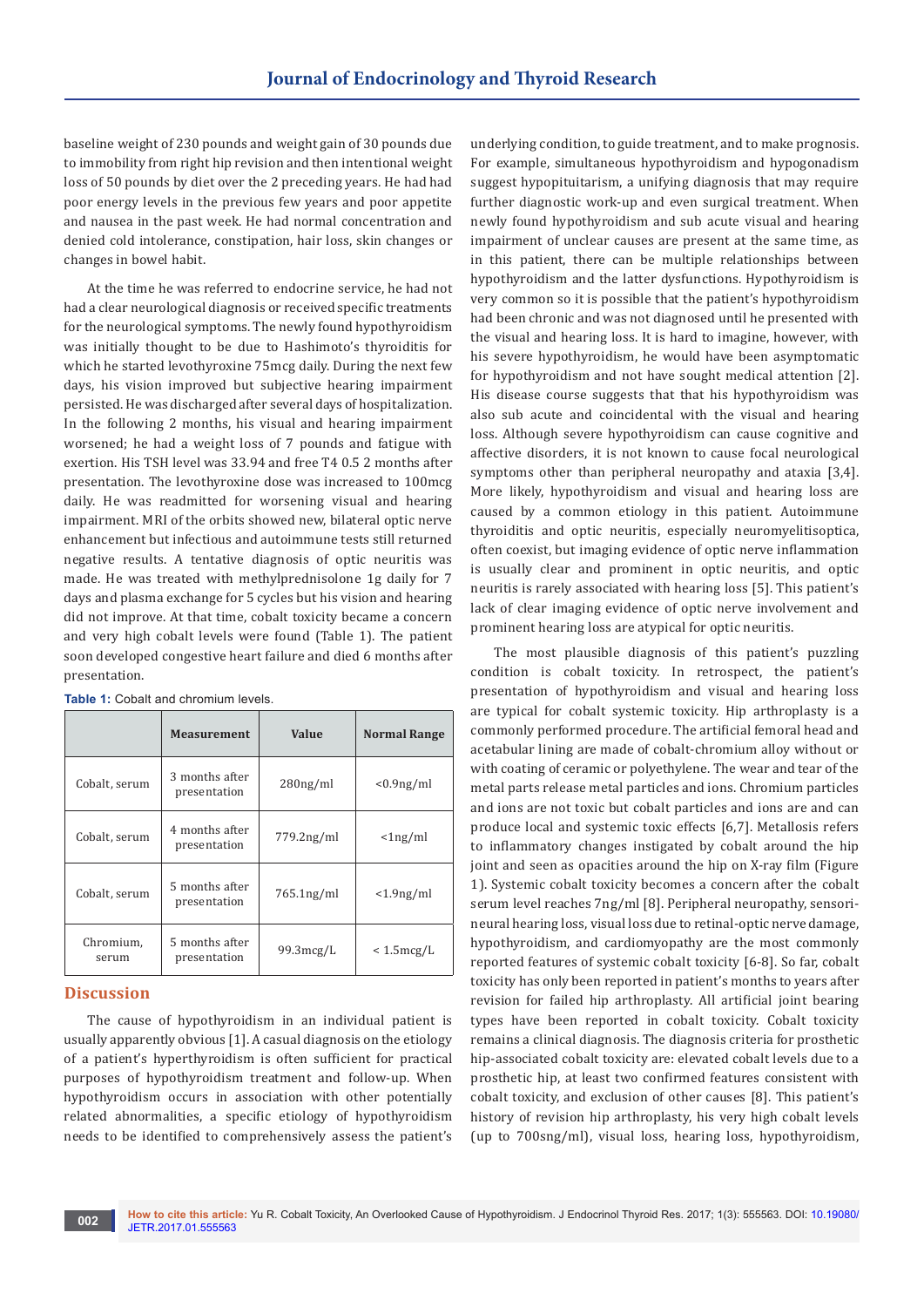# **Journal of Endocrinology and Thyroid Research**

cardiomyopathy, and the exclusion of other causes of the constellation of abnormalities make the diagnosis of systemic cobalt toxicity very solid. The treatment of cobalt toxicity has not been standardized; removal of the culprit hardware may be ultimately needed [6,7]. As the risk of hip arthroplasty failure and revision is about 1% per year [9], endocrinologists should expect to diagnose a significant number of patients with cobalt toxicity on the thyroid.



**Figure 1:** Hip X-ray film performed 2 years before presentation. Arrows, metallosis.



**Figure 2:** CT of the patient's thyroid 4 months after presentation. The CT was ordered for aortic aneurysm follow-up. A, without intravenous contrast; B, with intravenous contrast. Asterisks, lobes of thyroid. Note the low thyroid density without intravenous contrast and strong enhancement of thyroid with intravenous contrast.

The mechanism for cobalt toxicity is direct cell injury [6,7]. The specific thyroid damage by cobalt has not been directly addressed. Our patient's very high thyroglobulin level was consistent with destruction thyroiditis [10]. Unlike in sub acute thyroiditis, also a form of destruction thyroiditis, the high thyroglobulin level was associated with hypothyroidism, rather than hyperthyroidism, in this patient, suggesting that thyroid hormone synthesis may be impaired by cobalt, in addition to follicular cell injury. CT of the patient's thyroid 4 months after presentation also demonstrates imaging features of destruction

thyroiditis (Figure 2). The Hounsfield units (HU) of strap muscle were 51 without and with contrast, while that of the thyroid was 52 and 170-200, respectively. In comparison, 9 months before presentation, when he was feeling well, the HU of strap muscle was 49 and 56 without and with contrast, while that of thyroid was 105 and 140-160, respectively. The low thyroid HU without contrast after he developed cobalt toxicity symptoms implies that the thyroid had low iodine content, while the high thyroid HU with contrast indicates that the thyroid had high blood flow, both are features of destruction thyroiditis [11]. Thus biochemical and imaging findings both demonstrate that he had destruction thyroiditis and impaired thyroid hormone synthesis.

## **Conclusion**

In summary, this case illustrates that seeking specific etiology of hypothyroidism is important when hypothyroidism is concurrent with other abnormalities of unclear causes. Earlier recognition of cobalt toxicity may avoid excessive work-up of the myriad of seemingly unrelated symptoms and may facilitate timely intervention. This case further demonstrates that cobalt toxicity on the thyroid may manifest in destruction thyroiditis and impaired thyroid hormone synthesis.

## **References**

- 1. [Roberts CG, Ladenson PW \(2004\) Hypothyroidism. Lancet 363\(9411\):](https://www.ncbi.nlm.nih.gov/pubmed/15016491)  [793-803.](https://www.ncbi.nlm.nih.gov/pubmed/15016491)
- 2. [Mitrou P, Raptis SA, Dimitriadis G \(2011\) Thyroid disease in older](https://www.ncbi.nlm.nih.gov/pubmed/21719219)  [people. Maturitas 70\(1\): 5-9.](https://www.ncbi.nlm.nih.gov/pubmed/21719219)
- 3. [Farhad K, Traub R, Ruzhansky KM, Brannagan TH \(2016\) Causes of](http://onlinelibrary.wiley.com/doi/10.1002/mus.24969/full)  [neuropathy in patientsreferred as "idiopathicneuropathy". Muscle](http://onlinelibrary.wiley.com/doi/10.1002/mus.24969/full)  [Nerve 53\(6\): 856-861.](http://onlinelibrary.wiley.com/doi/10.1002/mus.24969/full)
- 4. [Kotwal SK, Kotwal S, Gupta R, Singh JB, Mahajan A \(2016\) Cerebellar](https://www.ncbi.nlm.nih.gov/pubmed/26886095)  [ataxia as presenting feature of hypothyroidism. Arch Endocrinol Metab](https://www.ncbi.nlm.nih.gov/pubmed/26886095)  [60\(2\):183-185.](https://www.ncbi.nlm.nih.gov/pubmed/26886095)
- 5. [Iyer A, Elsone L, Appleton R, Jacob A \(2014\) A review of the current](https://www.ncbi.nlm.nih.gov/pubmed/24512514)  [literature and a guide to the early diagnosis of autoinmune disorders](https://www.ncbi.nlm.nih.gov/pubmed/24512514)  [associated with neuro myelitisoptica. Autoimmunity 47\(3\): 154-161.](https://www.ncbi.nlm.nih.gov/pubmed/24512514)
- 6. [Devlin JJ, Pomerleau AC, Brent J, Morgan BW, Deitchman S, et al. \(2013\)](https://www.ncbi.nlm.nih.gov/pubmed/24222555/)  [Clinical features, testing and management of patients with suspected](https://www.ncbi.nlm.nih.gov/pubmed/24222555/)  [prosthetic hip-associated cobalt toxicity: a systematic review of cases. J](https://www.ncbi.nlm.nih.gov/pubmed/24222555/)  [Med Toxicol 9\(4\): 405-415.](https://www.ncbi.nlm.nih.gov/pubmed/24222555/)
- 7. [Bradberry SM, Wilkinson JM, Ferner RE \(2014\) Systemic toxicity](https://www.ncbi.nlm.nih.gov/pubmed/25132471)  [related to metal hip prostheses. Clin Toxicol \(Phila\) 52\(8\): 837-847.](https://www.ncbi.nlm.nih.gov/pubmed/25132471)
- 8. [Pizon AF, Abesamis M, King AM, Menke N \(2013\) Prosthetichip](https://www.ncbi.nlm.nih.gov/pubmed/24258006)[associated cobalt toxicity. J Med Toxicol 9\(4\): 416-417.](https://www.ncbi.nlm.nih.gov/pubmed/24258006)
- 9. [Crawford RW, Murray DW \(1997\) Total hip replacement: indications](https://www.ncbi.nlm.nih.gov/pubmed/9306866/)  [for surgery and risk factors for failure. Ann Rheum Dis 56\(8\): 455-457.](https://www.ncbi.nlm.nih.gov/pubmed/9306866/)
- 10. [Madeddu G, Casu AR, Costanza C, Marras G, Arras ML, et al. \(1985\)](https://www.ncbi.nlm.nih.gov/pubmed/3977482)  [Serum thyroglobulin levels in the diagnosis and follow-up of subacute](https://www.ncbi.nlm.nih.gov/pubmed/3977482)  ['painful' thyroiditis. A sequential study. Arch Intern Med 145\(2\): 243-](https://www.ncbi.nlm.nih.gov/pubmed/3977482) [247.](https://www.ncbi.nlm.nih.gov/pubmed/3977482)
- 11. [Rho MH, Kim DW \(2014\) Computed tomography features of incidentally](https://www.ncbi.nlm.nih.gov/pubmed/25548565/)  [detected diffuse thyroid disease. Int J Endocrinol 2014: 921934.](https://www.ncbi.nlm.nih.gov/pubmed/25548565/)